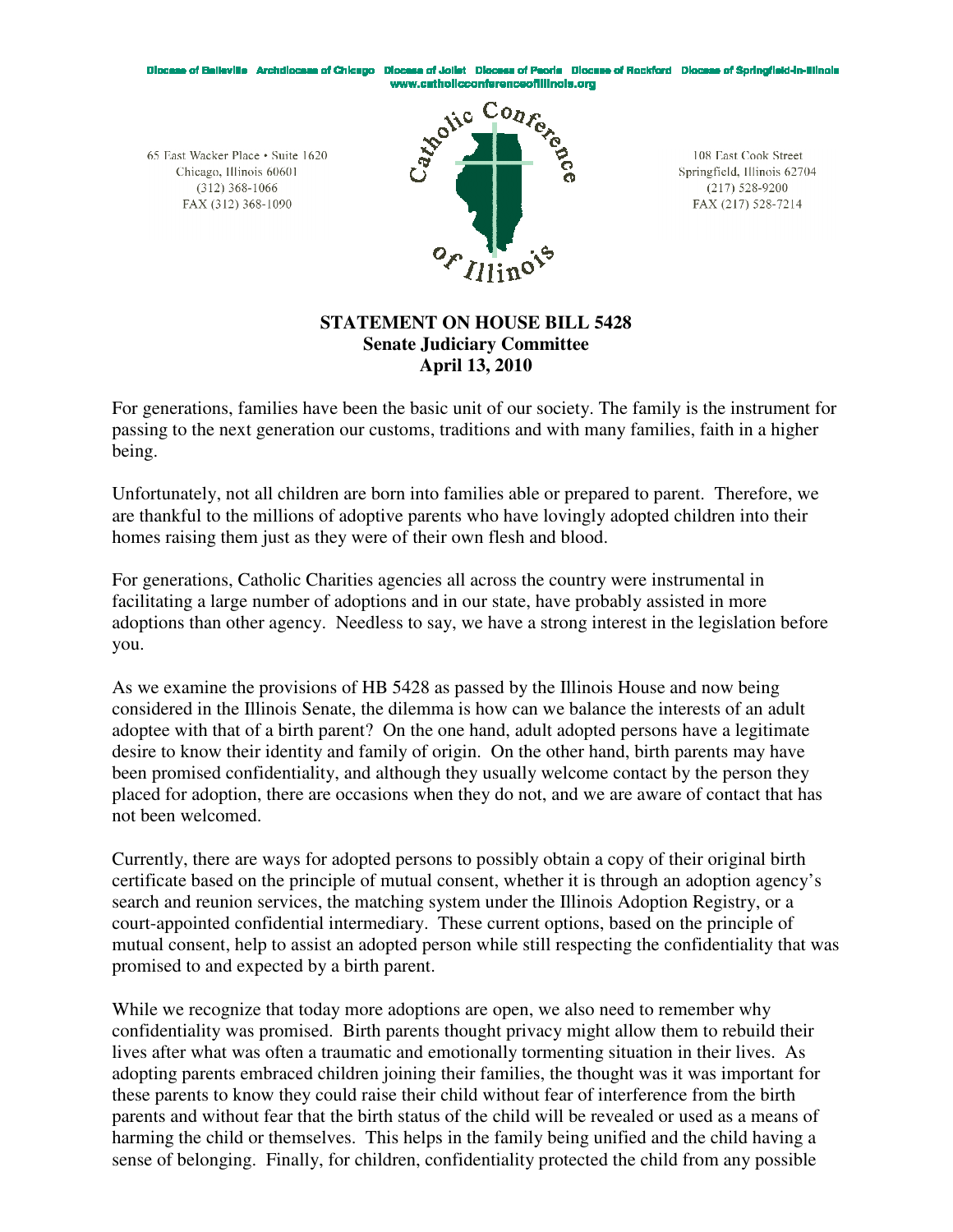stigma of illegitimacy. As we look at these reasons in the context of today, some of these reasons may not seem as paramount or pressing for individuals or even valid. Social stigmas about "out of wedlock" births have changed, and for many women, it is easier to raise a child with the help of extended family rather than place the child for adoption. However, we must remember the understandings of the past that these birth parents had at the time the adoptions took place.

The Catholic Conference of Illinois is not in opposition to HB 5428, but we believe that as lawmakers, you should contemplate the ramifications, both positive and negative, about enacting this legislation.

# *Make the Law Prospective*

Our recommendation is that the legislation should be prospective by focusing on clarifying the rules on confidentiality for those born after the effective date of this act. Prospectively, birth parents should be advised of their right to file a contact preference form prior to the entry of any judgment of adoption. In adoption cases going forward, the birth parent of an adopted person would be given the opportunity to file with the State Registry a completed document of contact preference indicating their preference regarding contact with the adopted person. They should also be given the opportunity to change their preference at any time by submitting a revised document.

Furthermore, strong consideration must be given to the ramifications on adoptions in the past, as well as in future adoptions, of changing adoption laws to make them retroactive. Persons involved in adoption cases – both prior to 1946 and since 1946 to now – have relied on current adoption law that allows for identifying information to be kept confidential unless mutual consent is given. To change the law retroactively could set an unwanted precedent that adoption laws can be changed at any time so that confidentiality promised, even in adoption cases going forward, can be taken away later on.

# *Breach of Implied Confidentiality*

One concern especially leads us to recommend that the legislation apply prospectively. We are concerned that in those adoptions that have taken place before the effective date of the legislation, the changes under this legislation will lead to a breach of the implied confidentiality between a birth parent and an adoption agency, like Catholic Charities. Client confidentiality is a premise of social work practice unless otherwise stated when it will not be possible. Though there may not have been written confidentiality agreements, particularly in older adoption cases, it was commonly understood among all the parties that there would be confidentiality based on this premise of client confidentiality. In addition, agencies have followed set procedures that also establish this confidentiality with clients. This legislation attempts to change the understandings that were established in past client situations and attempts to undo promises made in good faith with birth parents who put their trust into the agency.

This breach of implied confidentiality then also raises possible legal implications. Birth parents have relied on this understanding of confidentiality when they were clients of agencies, and under the proposed changes in HB 5428, this confidentiality is then broken, raising potential for lawsuits to be brought against agencies. This potential legal consequence of HB 5428 for adoption agencies that acted in good faith should be given consideration. While we understand it would be the State, not adoption agencies, providing access to the original birth certificates,